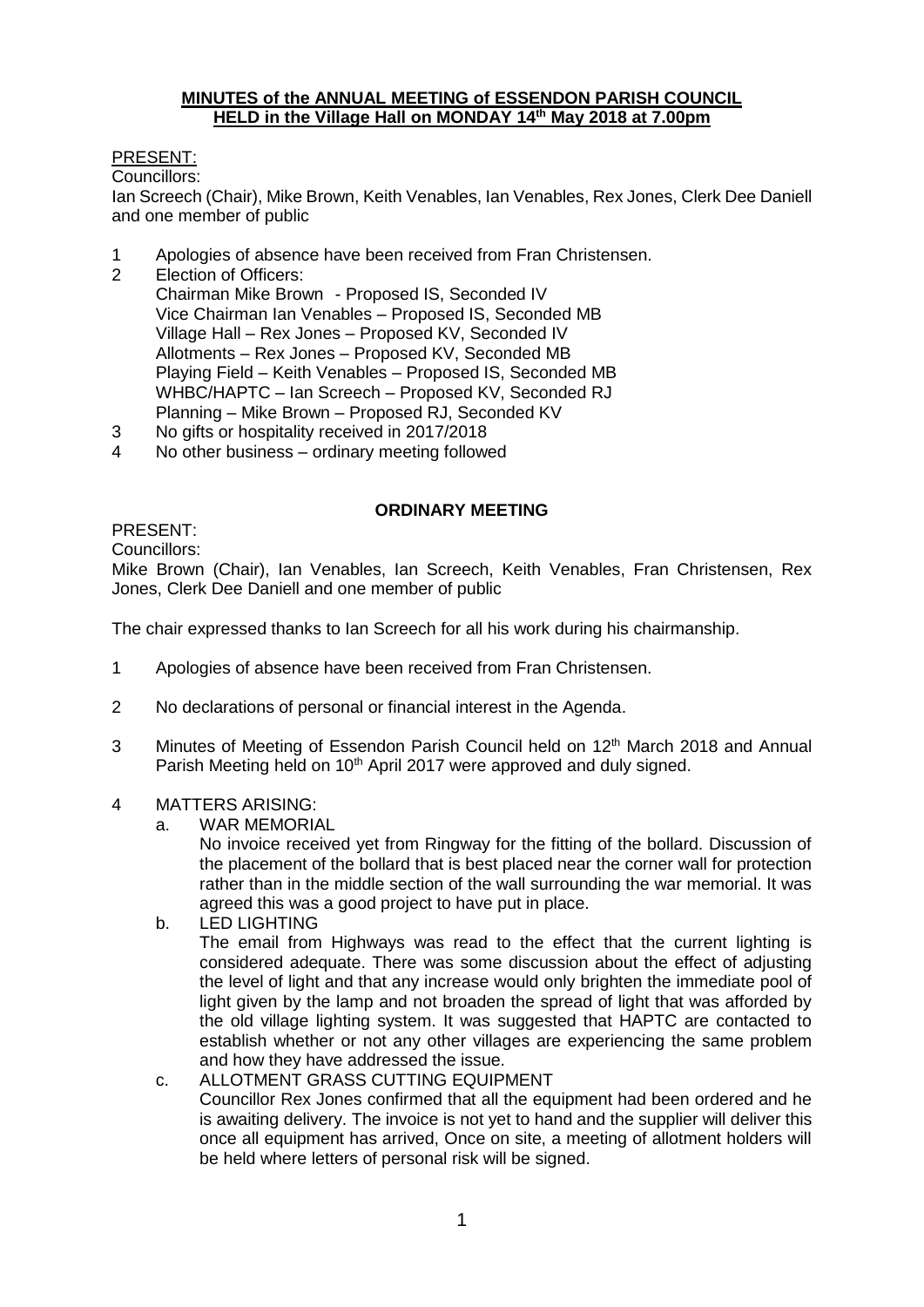#### 5 ANY MATTERS RAISED BY THE PUBLIC

a) Paul Plail, Chair of Essendon Village Hall Committee, requested permission to remove the wash hand basin situated in the meeting room and no longer used. It was originally used when the meeting room was used as a Midwives Clinic. It was agreed that this can be removed. The Village Hall Committee are entering a fundraising process with the Weston Anniversary Fund to enable improvement of the Kitchen and Bathroom facilities. The clerk agreed to assist in the application.

#### 6 FINANCE

| Cheques were signed for the following expenditure. |           |
|----------------------------------------------------|-----------|
| Furnitubes International (bollard)                 | £876.00   |
| Stationery, Ink, Stamps                            | £70.94    |
| Wine and Nibbles for Annual Parish                 | £84.14    |
| HAPTC Annual subscription 2018/2019                | £500.00   |
| Clerk Pay 12/2 - 2/4/18                            | £498.56   |
| <b>HMRC</b>                                        | £124.40   |
| Zurich (CAS Ltd) Insurance 2018/2019               | £706.18   |
| Gallagher & Brocklehurst (internal audit)          | £240.00   |
| <b>TOTAL</b>                                       | £3,100.22 |
|                                                    |           |

The precept for 2018/2019 of £16,500 has been agreed and received at the bank. The insurance payment for 2018/2019 is on a 5-year term, this being the second year. The new allotment grass cutting equipment has been added to the All Risks list of items within the insurance policy, thus the increase from £671 to £706 above. This is still far below the previous insurance payment in the region of £1,200.

The final accounts have been internally audited by Gallagher & Brocklehurst and AGAR part 2 and Certificate of Exemption for authorities with income and expenditure below £25,000 were signed by the Chair and the Clerk in her capacity as RFO.

The pay for the Clerk was discussed. No scale point rise for two years. The Clerk left the meeting during the discussion. It was agreed the Clerk be paid on scale point 21 with immediate effect. The Clerk rejoined the meeting.

#### 7 PLANNING MATTERS

Mike Brown read the list of outstanding applications:

6/2017/1452/LAWP – Camleigh Farm, Cucumber Lane for single storey side extension 6/2018/0724/LAWP – Holwell Court Farm for rebuild of outbuilding

LAWP are for Certficate of Lawfulness and no comments are made.

6/2018/0772/FULL – West End Farm, West End Lane for erection of stable and menage The Parish Council comments on the previous application were made and stand.

An email was read from Jane Oram regarding the Local Plan and particularly the planned development of Birchall Garden Suburb abutting the A414, part of which will be within the boundary of the parish of Essendon. The Clerk produced maps of the Essendon boundary for Councillors to view the extent of the boundary. It was stated that any boundary change would need to be applied for with the Boundary Commission and the method for such application would necessitate research to establish what the process would entail. It was suggested a residents' referendum, which might be costly, would be required should any such application be made. It was considered there is no need to do anything at this stage whilst awaiting the Inspector's response to the questions raised during the Stage 4 hearings during the week commencing 25<sup>th</sup> June 2018. It was decided that this item will be put on the Agenda for the Parish Council meeting on 25th June to be discussed further.

# 8 CORRESPONDENCE

a) Ian Screech read an email from Colin Rees regarding a request from the Fete Committee for financial support in the sum of £1,500 towards the purchase of new tables for the annual fete on August Bank Holiday that is to be renamed Essendon Village Day. It was agreed that this would be an acceptable expenditure from parish